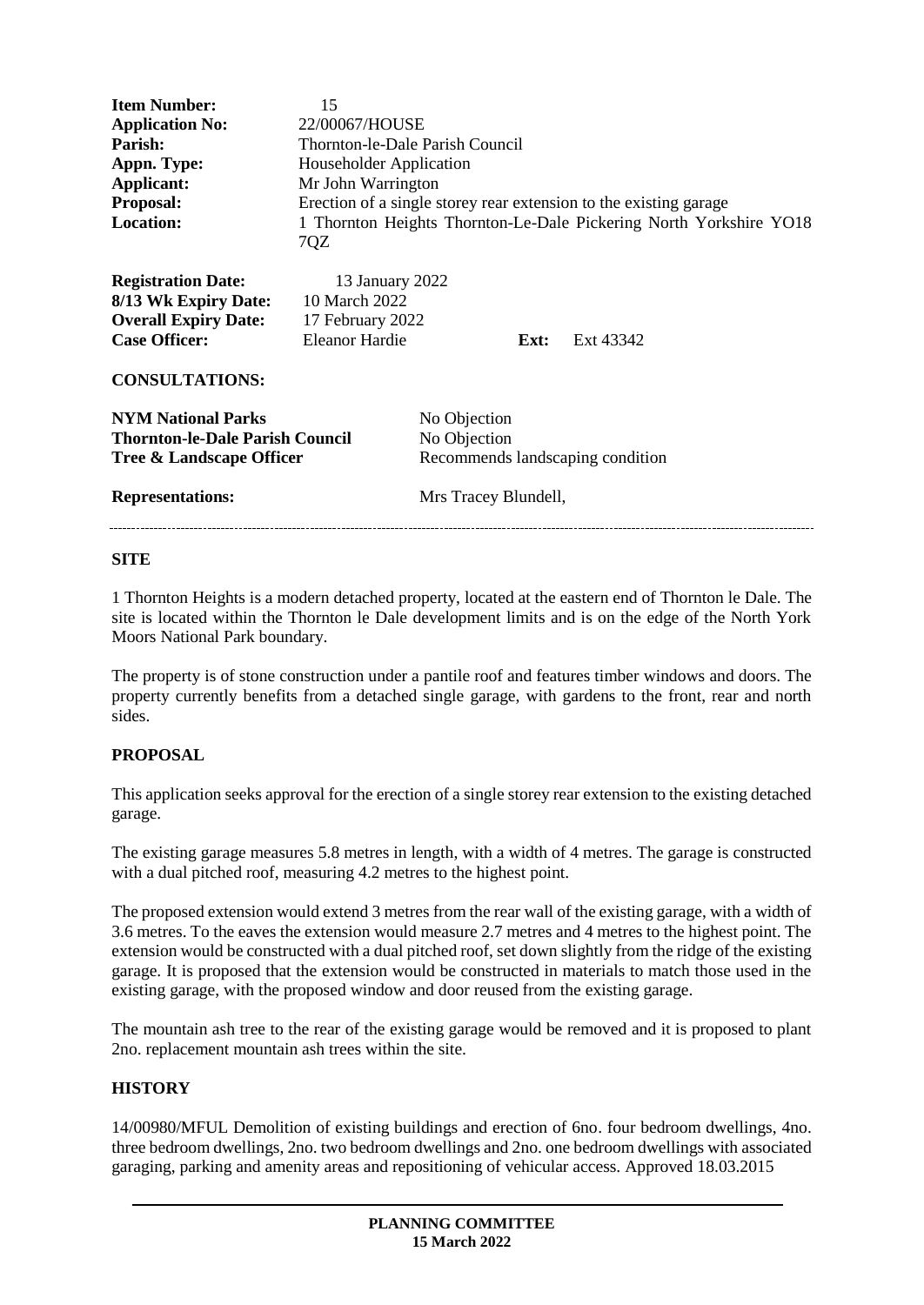15/00983/73AM Variation of Condition 33 of approval 14/00980/MFUL dated 18.03.2015 to list the plans as following: Drawing Nos. 1531/5K, 1531/6C, 1531/7, 1531/9B, 1531/10, 1531/11B, 1531/12D, 1531/13, 1531/14C,1531/15B, 1531/16B, 1531/17B, 1531/18C, 1531/19D, 1531/20E and 1531/27 substitution of nine of the originally listed approved plans and retention of six of the originally listed approved plans and for tenure of the 4 no. affordable units to be intermediate housing. Approved 12.11.2015

18/00131/HOUSE Erection of detached single garage together with formation of vehicular access and driveway. Approved 25.04.2018

# **POLICIES**

Under Section 38(6) of the Planning and Compulsory Purchase Act 2004 planning authorities are required to determine each planning application in accordance with the planning policies that comprise the Development Plan unless material considerations indicate otherwise. The relevant Development Plan policies for the determination of this application are:

The Ryedale Plan - Local Plan Strategy (2013) Local Plan Strategy – Policy SP13 Landscapes Local Plan Strategy - Policy SP16 Design Local Plan Strategy – Policy SP19 Presumption in Favour of Sustainable Development Local Plan Strategy - Policy SP20 Generic Development Management Issues

Material Considerations National Planning Policy Framework National Planning Practice Guidance

## **REPRESENTATIONS**

A brief summary of the position of statutory and non-statutory consultees is included on the front sheet of the report and issues raised are addressed in the relevant appraisal sections of the report. All consultation responses are available for Members to view in full on the public access webpage, and referred to in the report accordingly.

An objection was received to the scheme from the occupiers of the neighbouring property, Grange View. They raised the following concerns:

*We live immediately abutting the relevant property. When first built 1 Thornton Heights had a wooden shed in the current garage location (presumably because they could not get planning at that stage for a garage due to proximity with the only ground floor window on that side of Grange View). Planning was requested for a garage to be built in 2018 which we did not object to as, notwithstanding that this was immediately adjacent to the window, it was not that much larger than the existing shed. The garage would (and does) block a lot of light to the window referred to but as it did not block ALL the light, we chose not to object. Having built that garage a further application has now been placed to extend this (to almost double the length) such that it would block the entirety of light to our window (and if these dimensions had been proposed in the original application we would have objected in 2018). We would prefer that the application is rejected on this basis and on the basis that there is already a garage in place pursuant to previous applications.*

Thornton le Dale Parish Council confirmed that they had no objection to the proposal and the North York Moors National Park Authority also confirmed that they had no objection.

The Tree & Landscape Officer had no objection to the loss of the tree, subject to a condition requiring a new mountain ash tree to be planted within the site.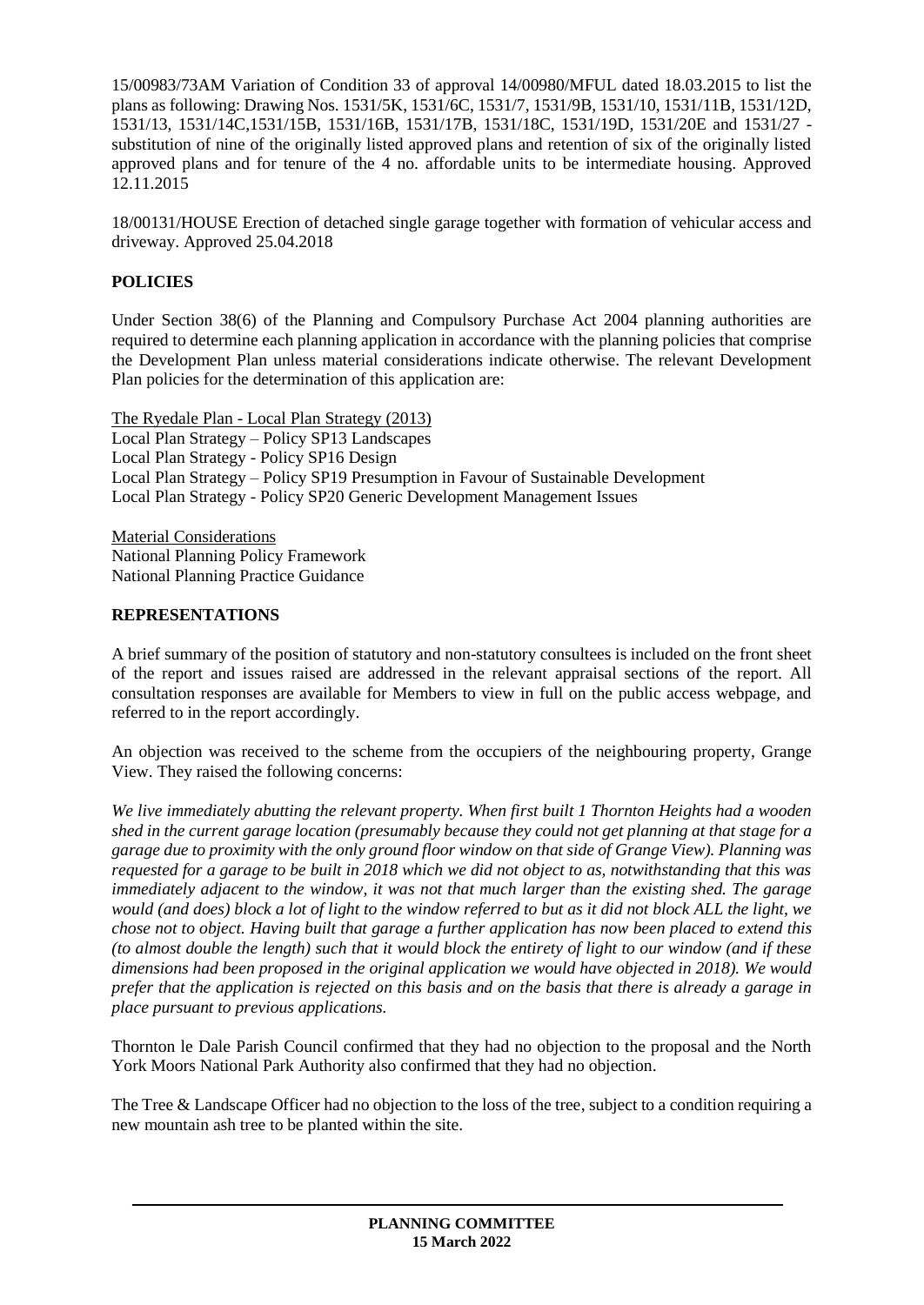## **APPRAISAL**

The main considerations within the determination of this application are:

i. Design, form and character ii. Impact on neighbouring amenity iii. Impact on trees iv. Other matters

## Design, form and character

The new single storey extension is proposed to have a pitched roof form and has been designed so that it has the same eaves height as the existing garage with the ridge set down slightly from that of the existing garage.

It is considered that the overall form of the extension will reflect the form and character of the existing dwelling and garage. On this basis the form of the development is considered to be acceptable.

In terms of the hierarchy of buildings in this location, it is not considered that the building would visually compete with the principal dwelling, or the surrounding properties. It would remain subservient in scale and mass to the main dwelling which is relatively generous in size. The proposed buildings would remain commensurate with the overall size and scale of the residential unit.

The building is proposed to be constructed from stone under a clay pantile roof, and will feature the existing window and door which are to be repurposed from the rear wall of the existing garage. It is considered that the use of these traditional materials is appropriate, as the building will reflect the character and appearance of the principal dwelling, and the surrounding area.

On this basis, the proposed development is considered to comply with Policy SP16 (Design) of the Ryedale Plan – Local Plan Strategy.

#### Impact on neighbouring amenity

The extension is proposed to be situated along the northern boundary of the application site, which is shared with the property known as Grange View. There is an existing boundary wall along this boundary, along with a mature privet hedge which is approximately 2.4 metres in height.

As detailed previously, an objection has been raised from the occupier of the adjoining property to the north, Grange View. This highlights concerns over loss of light to the ground floor side window. The objector has confirmed that the window in question serves the ground floor hallway.

Consideration has been given to the material issue of whether the proposed extension would contribute to overshadowing and loss of light that would result in an unacceptable harmful impact upon residential amenity ofthe occupiers of Grange View.

The proposed extension would be located approximately 2.35 metres from the side wall of Grange View and there would be no windows installed in the northern elevation. It is considered that as a result of the existing garage, the height and nature of the boundary hedge, together with the mountain ash tree, the neighbouring property already experiences some reduction in light to this window. The window is, however, south facing and none of these existing features block light to this window entirely. The proposed extension may result in some further reduction in light but it is considered that this would not be materially or significantly greater. The removal of the ash tree from its current position, may allow more sunlight to penetrate this window in the summer months.

It is not considered that the proposed extension would result in an unacceptable detrimental impact on neighbouring amenity, in terms of loss of light, loss of privacy or overbearing effects, over and above what is currently experienced at the site.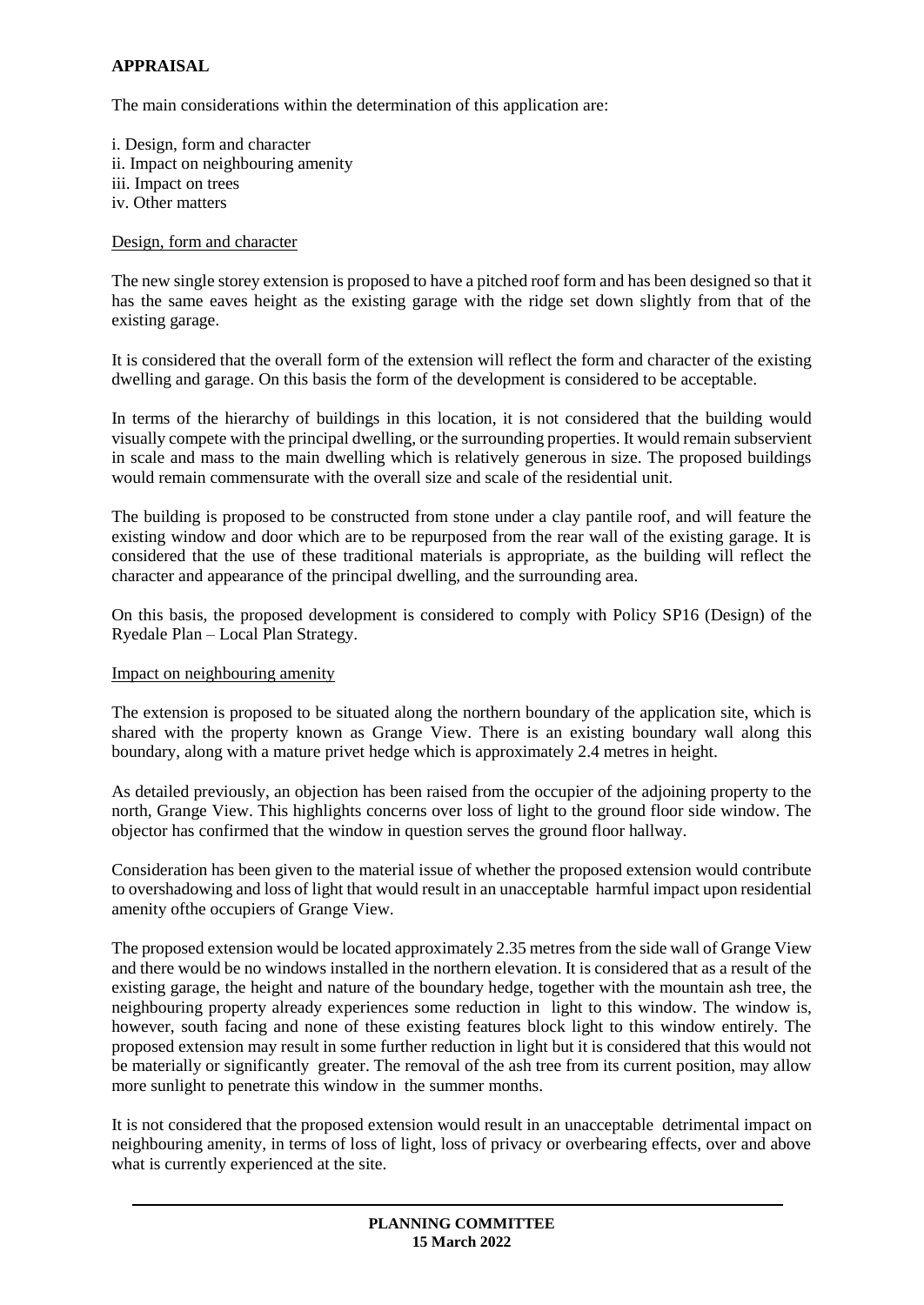On this basis, it is considered that the proposed development complies with Policy SP20 (Generic Development Management Issues) of the Ryedale Local Plan Strategy.

#### Impact on trees

The proposal includes the loss of the mountain ash tree located to the rear of the existing garage. The Tree & Landscape Officer has confirmed no objections to the scheme, subject to a condition requiring a new mountain ash tree to be planted within the site.

The Applicant has provided a landscaping plan which shows 2no. mountain ash trees to be planted on site, one to the front of the property on the southern boundary and one to the rear of the property on the north-east boundary.

A condition is therefore recommended to ensure that the proposal is carried out in accordance with the landscaping plan.

## Other matters

The proposal is not considered to have any impact on highways safety or access.

The proposed extension is considered to be of a proportionate and acceptable design, and it is not considered that it would give rise to a significant detrimental impact on neighbouring amenity. The proposed development is considered to meet the relevant policy criteria set out in Policies SP13 (Landscapes), SP16 (Design), SP19 (Presumption in Favour of Sustainable Development) and SP20 (Generic Development Management Issues) of the Ryedale Local Plan Strategy and the NPPF. On this basis approval is recommend subject to the following conditions.

## **RECOMMENDATION:** Approval

1 The development hereby permitted shall be begun on or before .

Reason: To ensure compliance with Section 51 of the Planning and Compulsory Purchase Act 2004

2 The development hereby permitted shall be carried out in accordance with the following approved plans:

Site Plan, drawing number JW/04, scanned to file 24.01.2022 Proposed Floor Plan, drawing number JW/01, scanned to file 24.01.2022 Proposed Rear Elevation, drawing number JW/02, scanned to file 24.01.2022 Proposed Site Elevations, drawing number JW/03, scanned to file 24.01.2022

Reason: For the avoidance of doubt and in the interests of proper planning.

3 Notwithstanding the submitted details, all external materials used in the development hereby approved, shall of a type, texture, colour and general appearance to match the existing building, unless otherwise agreed in writing by the Local Planning Authority.

Reason: to ensure a satisfactory external appearance of the extension in relation to the host building and to satisfy the requirements of Policies SP16 and SP20 of the Ryedale Plan - Local Plan Strategy.